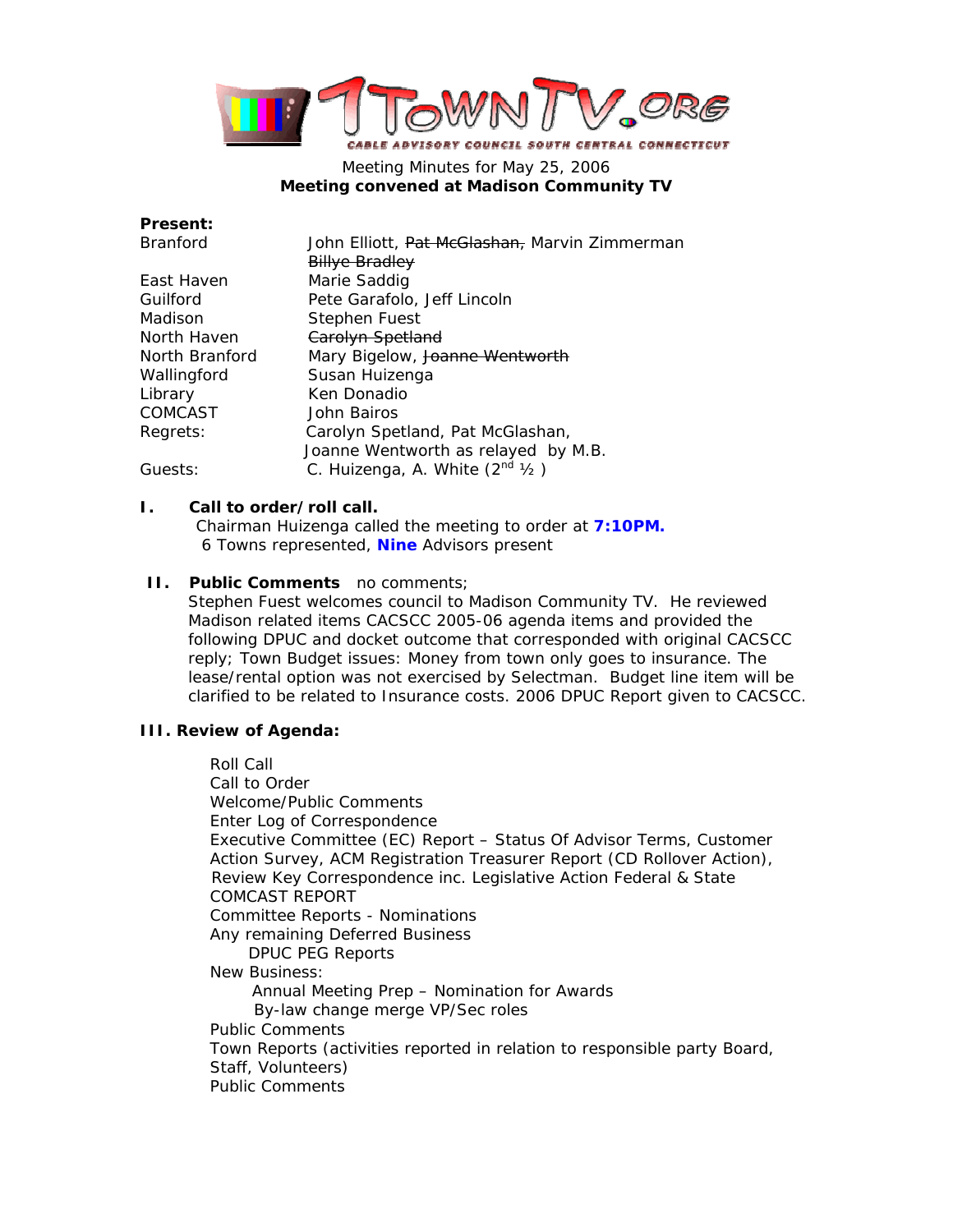**IV. Minutes & Correspondence Log - Action**: Chairman Huizenga asked that the Minutes of the March 2006 be reviewed for acceptance. No discussion/correction: **Correction: April- Pete should be listed under regrets. March attendance needs correction: Marie Saddig was present. Council was asked to pay particular attention to Shared Services Committee summary as it detailed actions to be taken by treasurer once the March minutes are ratified. M.S.** called the motion to accept as corrected. **P.G.** second. The motion carried. Stephen Fuest abstained but offered no concerns about Shared Services summary.

Note: There was no official action taken at the April Meeting. April Minutes were distributed for review. No corrections.

**No concerns raised by Advisors about entering correspondence as a log In brief:** Several Inquiries related to TV Guide Channel, Updated Program Changes from Comcast, significant Legislative Action correspondence,

Discussion: Consumer Correspondence: About a dozen e-mails regarding the lack of the TV Guide Channel –not having the same expanded basic cable after moving, etc. John Bairos will correspond to each person; therefore SH will forward the correspondences to Customer Care and cc: JB.

#### **V. Executive Committee (EC)Report**

Pete Garofolo reports: Suggestion for opening up another CD, move some of the money from Guilford Bank to an account with a higher yield interest rate such as Webster Bank. The move would require the presence of both PG and SH. Discussion regarding how much money would be moved. Motion by M.Z. to withdraw \$15,000 and move it to Webster assuming the rate would apply and there would be no unforeseen conditions. John Elliott seconds this. Motion passes unanimously.

Chairman Huizenga: Requests for checks: \$75 recording secretary, Allocation of \$50 for filing/organization. \$25 to pay for the secretary of state business. SF moves, MZ seconds. Motion passes unanimously. Distribution handled at meeting.

Status of Advisors: Marvin Zimmerman will no longer be serving; KD and SH have been reappointed; there have been no other official reappointments or status updates. Check S.F.'s status. Advisors are asked to be aware their status and resolve in order to be eligible to vote at next meeting which is Annual Meeting.

In March, all advisors were asked to submit questions for the Comcast customer survey. (CACSCC is eligible to submit 2 questions.)

Chairman Huizenga drafted 3 questions for Council review/discussion as follows: 1. **How important is it to you that Comcast provides "like" programming packages wherever Comcast is available?**

Rational/context: Comcast was attempting to establish state-wide programming, and there are discrepancies among towns and across states identified in customer complaint correspondence including subscribers with multiple home locations or relocating customers. Discussion: John Bairos: Question may be to complex and issue is known but alignment obstacles are nearly impossible to address. SF example of differences – location of PEG Channel or channels.

### 2. **How interested are you in family / sports / religious / educational program packages?**

JB reports that the survey does ask consumers whether there is too much / not enough of each of these categories.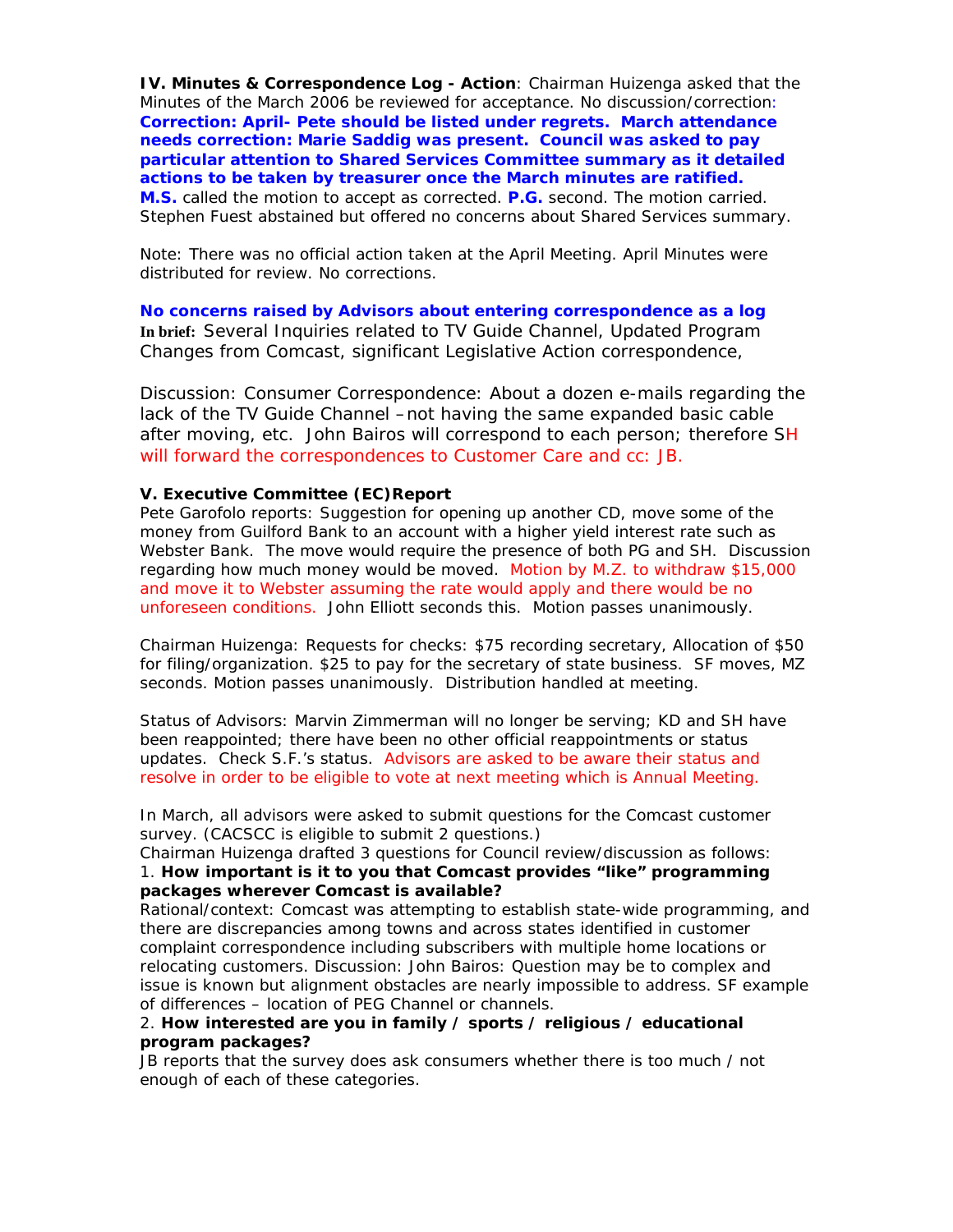### 3. **Do you know anyone that produces programming or volunteers at your local community access center?**

Rational/context: Prior years question was related to 'are you aware or do you watch', this question intended to focus on awareness that citizen involvement is essential to Community Access TV.

M.Z. suggests an additional question specific to TV Guide channel question such as "How important is restoring TV Guide channel to the customer?" Discussion: John Bairos: TV Guide. JB reports this topic has been covered in the survey asking customer their source for program info i.e.TV listings online/magazines /newspapers; also, some digital tier customers already have something similar to a TV Guide channel.

Clarifications: Survey is particular to this franchise, done by phone with 400 random customers, Answers use a scale of  $1 - 5$ , and thus there is a time limit restricting the questions asked / wording of questions.

Demographic data: Suggested that the customers interviewed identify the level of service they subscribe to as it may impact their replies. Questions 2 & 3 to be referred to Comcast by Chairman Huizenga with demographic data request.

ACM REGISTRATION – review of PEG grant criteria as it is possible that participants can not incur the full expense or same individual could be affiliated with multiple stations. Grant is for reimbursement of expenses so Receipts and copy of registration confirmation would be required.

There had been an inquiry from Guilford re: how to list themselves in registration. Reply: Organizational member CACSCC/(Local Access station name) Discussion for clarification of grant: If one member attended, listed under two towns, how will the reimbursement be divided? This situation will depend upon how the towns choose to submit for reimbursement. Potentially, one person could use up both town's grants, if they attend for 3 days and have accommodation expenses one individual could cost at least \$700. The same expense will not be reimbursed to multiple towns.

REVIEW OF KEY CORRESPONDENCE – Leg. Action, Fed & State (Alerts have been distributed to Advisors and PEGs. All information is being added to Web site.) Refer to Website for details. Note: Info on Net Neutrality is kept on the website because it is a component of all legislative initiatives that include telecom franchising. Please not some bills also have 911 capacity for communications. So if you have particular interests in these items review the legislation as it extends beyond PEG or Cable consumer matters. Advisors are asked to review information including calls to action on site and encourage others to do so (i.e. writing letters or call representatives asking to 'kill the COPE Bill'. All CACSCC testimony on DPUC IPTV docket and legislative action has been rooted in the previously developed and adopted FCC dockets testimony.

## **VII. COMCAST Report.** Comcast Representative

Updates on open issue: Contact Information has been corrected, bill statement insert reviewed and verified and change initialed by Chairman Huizenga. Recipients of the scholarships in the amount of \$1000 given to area high school seniors announced. The names will be listed on the 7TownTV website. Price Information Brochures updated as of May: new enhanced cable tier and pricing.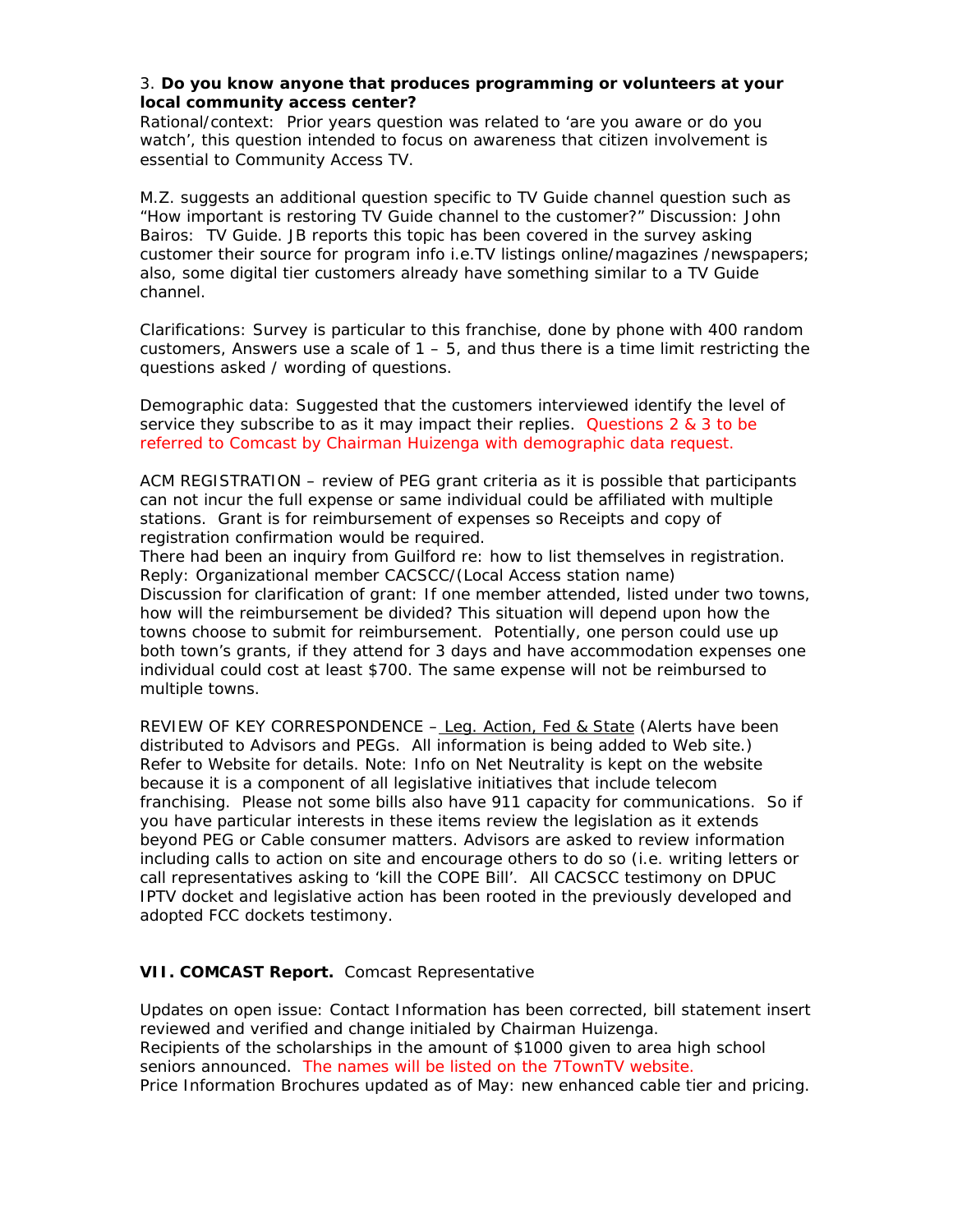Advisors given article copies: Cable companies cannot release private information of its customers to government or otherwise without permission. (Provided due to recent telecom item is news about consumer data.)

DPUC IPTV Dockets: DPUC hearing held yesterday. All 5 commissioners were present, as well as representatives from Cable Vision, AT&T, R. Blumenthal's office. CTN covered the hearing and, on request, agreed to prepare it for video streaming. Clips will be available from Vernon as well as CTN for video roll ins for our ed program meeting in August. Link to video streaming to be added to 7towntv.org when available from CTN. Docket Issue: How do you define a cable company? Legal criteria, franchise requirements for an internet company vs. a cable company are different. Final decision expected June  $7<sup>th</sup>$ . OCC used analogy in testimony of internet mail and IPTV. "if you can not access your IPTV from any location – i.e.coffee shop, neighbors home, work – then IPTV it is not like other Internet services".

# **IX. Old Business**

Committee Reports: Peter said he would continue as treasurer, SH as chairman, and CP as secretary. By-laws changes prior to annual meeting: Over last several years only 3 offices have been filled, leaving gaps. SH suggests vice chair and secretary positions are merged. CP is willing with the acknowledgement that she will have attendance issues but will be able to handle meeting correspondence related tasks. Motion to change the by-laws to merge these two positions into one has to be put forward formally at annual meeting. MZ motions that action be taken on this point at the annual meeting. So moved for Annual Meeting prep.

## **VIII. New Business**

Direction by the chair to handle Annual Meeting awards with executive committee. No objections.

Annual meeting will be held at 7 pm in Wallingford, June  $22^{nd}$ . No program, business only. Budget allocation for food and program costs will be used in August. Business focus will be Web site walk thru and/or planning discussion. Projector needed for web site review. SF can provide if needed.

## **VIII. Town Reports**

Town Reports as time allows

GUILFORD –Jeff- annual meeting, no by-law changes. Changes to review tapes before airing them, scheduling issues, decision to move away from VHS, getting more digital > DVDS and DVD equipment

EAST HAVEN – MS- EHTV  $15<sup>th</sup>$  anniversary: Special events, such as a name-themascot contest, culmination in December. New producers, two new members on the board of directors.

WALLINGFORD –Issue covered by channel 18 on 'How to use particular pieces of town property, because of channel 19 decision not to televised. Item will be a referendum as a result of community engagement. Good example of purpose and potential of community access. Some new producers and new programming including a Sci-Fi talk show that appeals to teen audience. Discussion of addition of more editing systems in process due to demand.